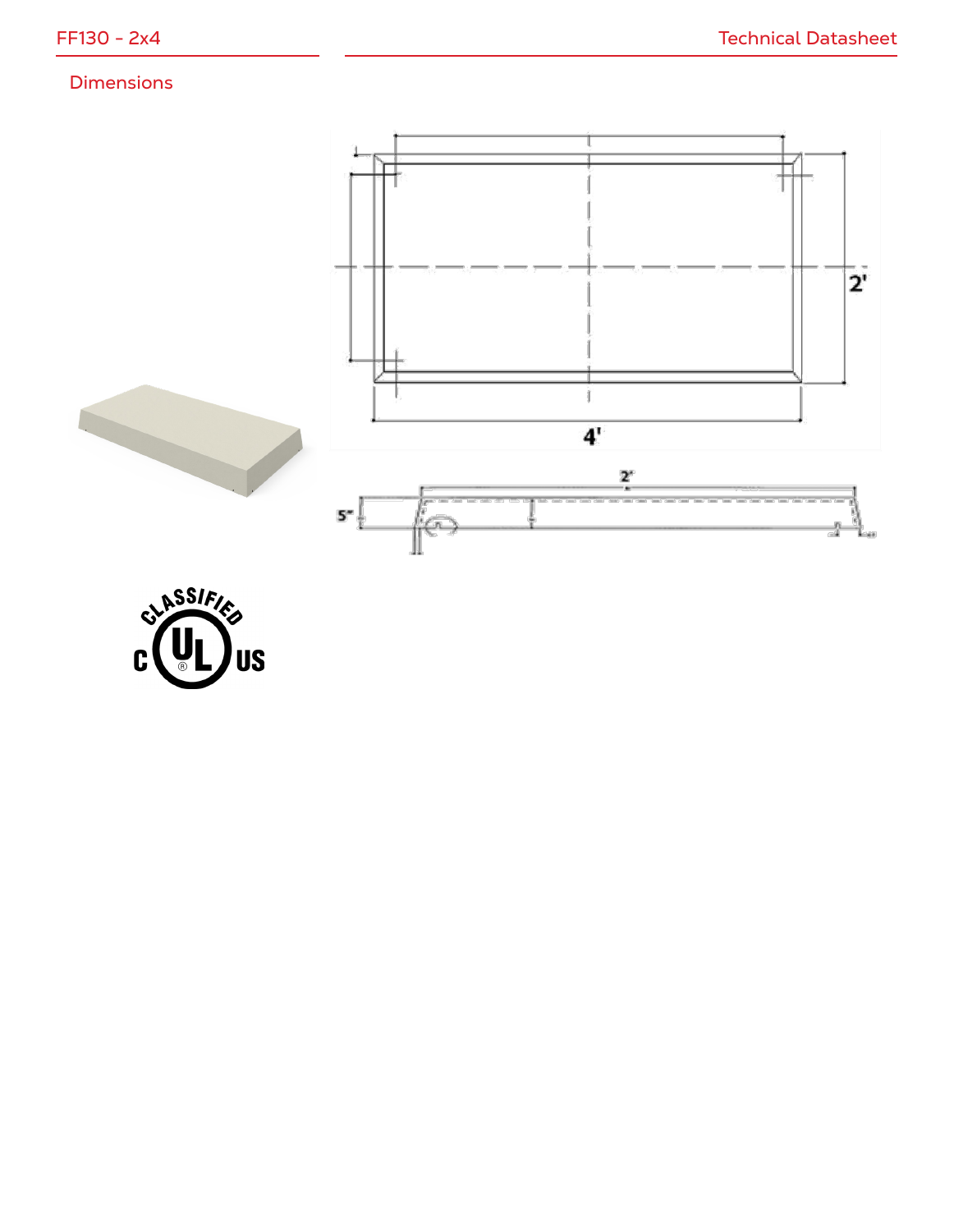Safety Considerations \*Be sure the electricity to the system you are working on is turned off; either the fuse removed or the circuit breaker set at off.

### *CONTAINS STONE WOOL INSULATION*

Stone fibers may cause temporary mechanical irritation to the skin, throat, nose and eyes.

### *FIRST AID*

### **Skin**

If irritation occurs, do not rub or scratch. Rinse under running water prior to washing with mild soap and water. Consult a physician if irritation persists.

#### **Throat and Eyes**

If irritation occurs, flush eyes with water and/or drink water to clear throat. Do not rub the eyes. Consult a physician if irritation persists.

### *PRECAUTIONS*

Wear long sleeve, loose fitting clothing, gloves and eye protection. For additional information, refer to the Material Safety Data Sheet.